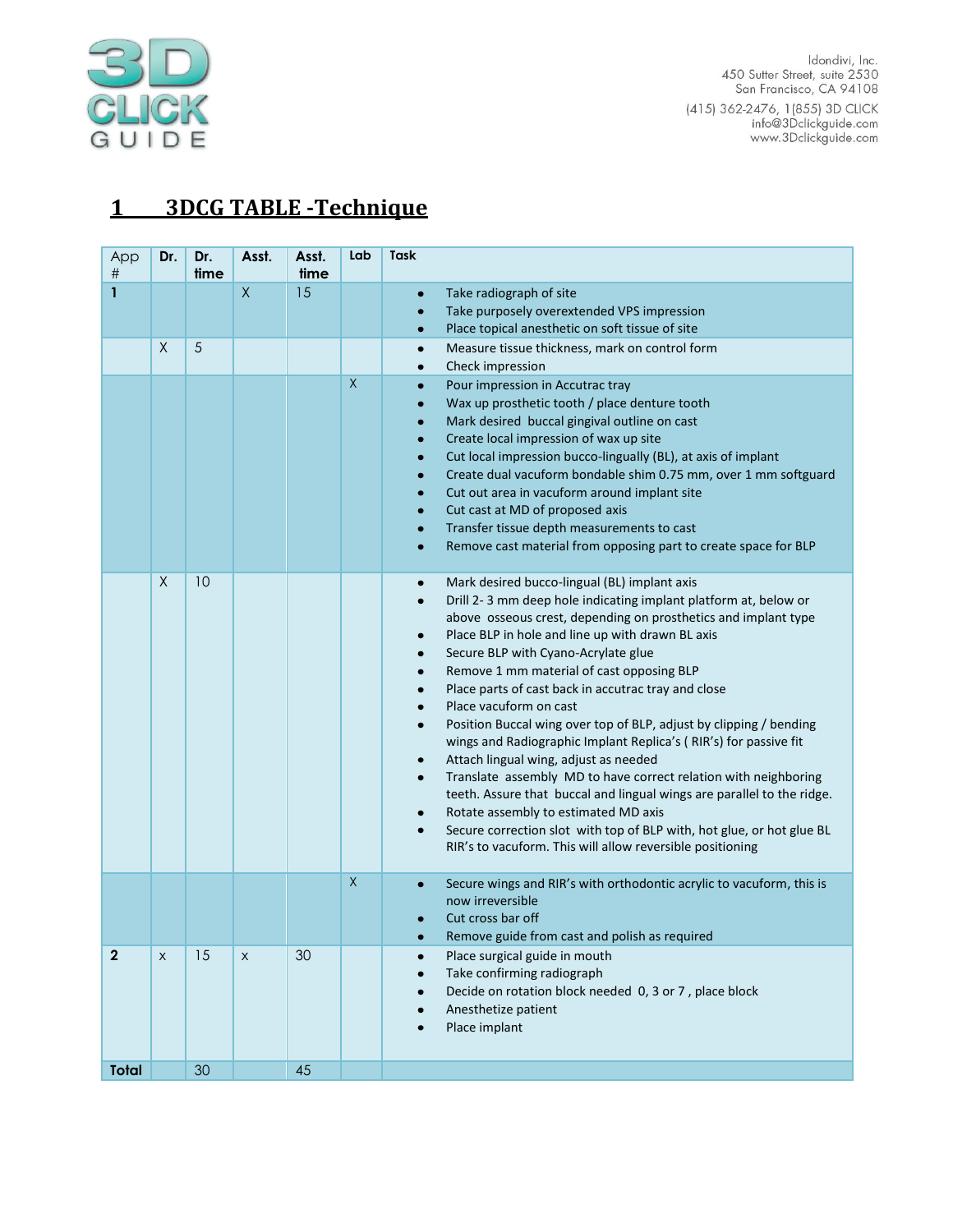# **2 3DCG TABLE - Materials, Instruments, & Machinery**

# **2.1 Materials - Dentist**

| Product name                      | Brand/Manuf           | Description/Remarks                        |
|-----------------------------------|-----------------------|--------------------------------------------|
| Disposable impression tray        | Coe                   |                                            |
| Foil, food service                | Saran Wrap            | Cover putty from saliva contamination      |
| VPS adhesive                      | GC                    |                                            |
| <b>VPS Putty</b>                  | GC Exaflex            |                                            |
| VPS impression injection material | <b>GC Exafast NDS</b> |                                            |
| Topical anesthetic                | various               |                                            |
| Form, 3DCG Recording Form         | 3DCG                  | Mark measurements in fixed spots           |
| Cyano Acrylate glue               | Zap-a-Gap             | Glue BLP to cast, and Wing assembly to BLP |
|                                   |                       | top                                        |
| Cyana Acrylate glue accelerator   | Zap Kicker            |                                            |

# **2.2 Instruments, Dentist**

| Product name             | Brand/Manuf             | Description/Remarks   |
|--------------------------|-------------------------|-----------------------|
| Needle, short anesthetic | Stabident intra osseous | $27G$ 0.4 x 8 mm      |
| Endodontic stopper       | Caulk Dentsply          | Silicone endo Stopper |
| Millimeter Ruler         | 3DCG                    |                       |
|                          |                         |                       |

#### **2.3 Machinery, Dentist**

| Product name         | Brand/Manuf | Description/Remarks             |
|----------------------|-------------|---------------------------------|
| X-ray unit           | Planmecca   |                                 |
| Digital x-ray sensor | Dexis       | Conventional film alternatively |
|                      |             |                                 |

#### **2.4 Materials, Laboratory**

| Product name                 | Brand/Manuf                     | Description/Remarks                                |
|------------------------------|---------------------------------|----------------------------------------------------|
| Indexing system              | Accu-trac by Whaledent          |                                                    |
| VPS model material           | Mach 2 / blue mousse            |                                                    |
| Stone Model material         | Snap-Stone, Whipmix. Preweighed | #26514 80 - 140 g Package                          |
| Stone Model material         | Tak Systems Earth Stone         | Premeasured, 10 minute set, no<br>vibrator needed. |
| Hand Saw                     | Coltène Whaledent Pindex        | Ref; 13005                                         |
| Vacuform sheets, soft        | Essix 1 mm Mouthgard/mod dupl   | Ref; 1M045                                         |
| Vacuform sheets, hard        | Essix $A+0.75$ mm               | Ref; 10035                                         |
| Lab putty                    | Coltene-Whaledent               |                                                    |
| Lubricant, dry anti-adhesive | Release by Cetylite Industries  | Separate VPS from impression                       |
| Denture teeth                | Various                         | Wax up                                             |

### **2.5 Instruments, Laboratory**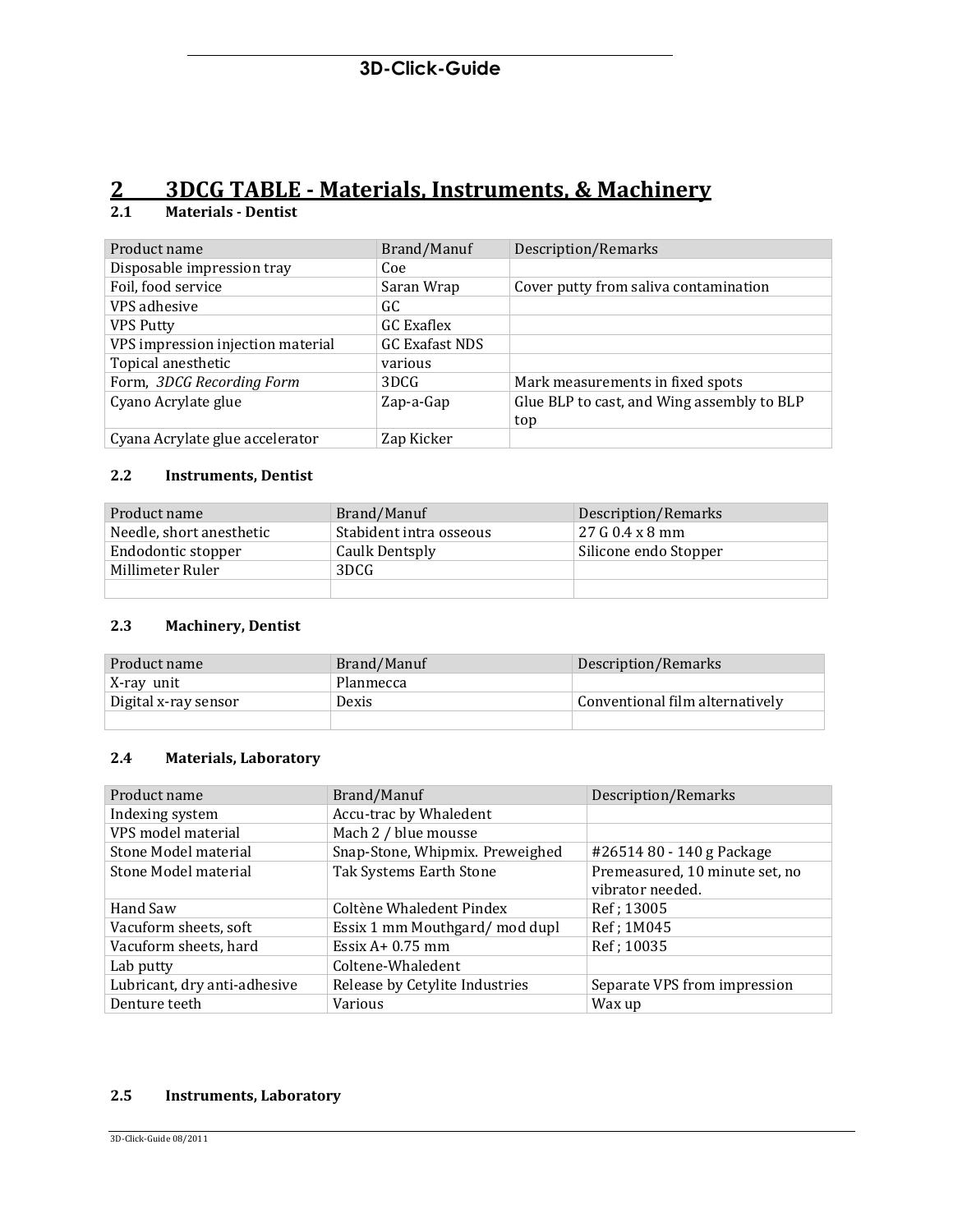# **3D-Click-Guide**

| Product name     | Brand/Manuf             | Description/Remarks |
|------------------|-------------------------|---------------------|
| Blade, lab       | Bard Parker #23         | Cut VPS cast        |
| Pencil, lead     | Various                 | #2                  |
| Bur, HedgeHog    | Parkell, Inc.           | Adjust VPS cast     |
| Polishing points | Acrylipro, Brassler USA | Polish VPS cast     |

# **2.6 Machinery, Laboratory**

| Product name        | Brand/Manuf               | Description/Remarks |
|---------------------|---------------------------|---------------------|
| Vacuformer          | <b>Ultradent</b>          |                     |
| Hot knife, electric | Am. D. Hygienics, various | Tray Magic, etc.    |
|                     |                           |                     |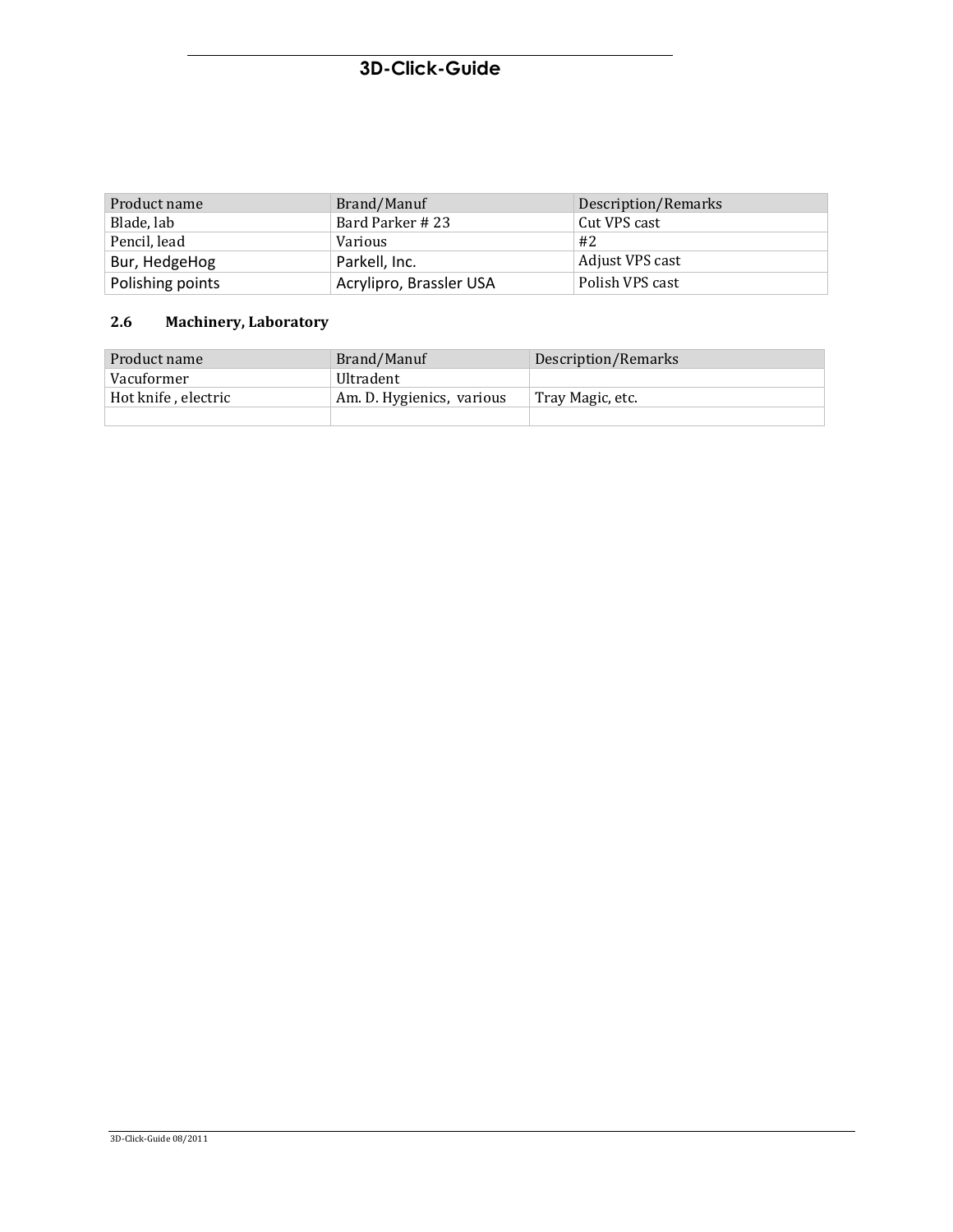# **3D-Click-Guide**

# **3 3DCG TABLE, Instructions**

| 3.1            | <b>Assistant</b>                               |                                                                                                                                                                                                                                                                                                                                                                                                                                                                                                                                                                                                   |
|----------------|------------------------------------------------|---------------------------------------------------------------------------------------------------------------------------------------------------------------------------------------------------------------------------------------------------------------------------------------------------------------------------------------------------------------------------------------------------------------------------------------------------------------------------------------------------------------------------------------------------------------------------------------------------|
| $\#$           | Task                                           | Remarks                                                                                                                                                                                                                                                                                                                                                                                                                                                                                                                                                                                           |
| $\mathbf{1}$   | Expose radiograph of edentulous / implant site | Take perpendicular to ridge so no<br>deformation of image.                                                                                                                                                                                                                                                                                                                                                                                                                                                                                                                                        |
| $\overline{2}$ | Make Vinyl Poly Siloxane Impression            | Cover Putty with clear plastic<br>$\bullet$<br>food wrap foil<br>Push putty with finger $(s)$<br>$\bullet$<br>against soft tissue so it's tight<br>against the bone.<br>Remove plastic foil, then reline<br>$\bullet$<br>the putty impression with<br>additional putty material<br>Push putty with finger $(s)$<br>$\bullet$<br>against soft tissue so it's tight<br>against the bone.<br>Remove plastic foil, then reline<br>$\bullet$<br>the putty impression with<br>injection type VPS.<br>Objective is to capture<br>$\bullet$<br>maximum amount of bone with<br>tissue tightly against bone |
| 3              | Place topical anesthetic on edentulous site    | Topical will give sufficient numbing for<br>bone sounding with short anesthetic<br>needle.                                                                                                                                                                                                                                                                                                                                                                                                                                                                                                        |

#### **3.2 Dentist**

| $\vert \#$     | Task                                               | Remarks                                     |
|----------------|----------------------------------------------------|---------------------------------------------|
| $\blacksquare$ | Measure soft tissue thickness. Record data on form | Deep buccal = $2 \text{ mm}$ above deepest  |
|                |                                                    | point captured by impression captured       |
|                |                                                    | High buccal = $3-4$ mm below crest          |
|                |                                                    | Deep lingual = $2 \text{ mm}$ above deepest |
|                |                                                    | point captured by impression High           |
|                |                                                    | $lingual = 3-4$ mm below crest              |
|                |                                                    | Crest, can also be taken from X-ray         |

## **3.3 Laboratory**

| # | Task                                                      | Remarks                                  |
|---|-----------------------------------------------------------|------------------------------------------|
|   | Pour impression using Accutrac tray or pindex             | Stone or VPS material                    |
|   | Add tooth to cast - waxed-up or denture                   |                                          |
| 3 | Mark cast - desired buccal gingival outline of prosthetic | Top of implant at 2-3 mm below this line |
|   | crown                                                     |                                          |
|   | Local impression of cast for index                        |                                          |
| 5 | Cut local impression at axis of implant - index           | It will allow precise determination of   |
|   |                                                           | desired BL implant axis                  |
|   |                                                           |                                          |
|   | Create dual vacuform carrier                              | 1mm softguard material + 0.75 mm         |